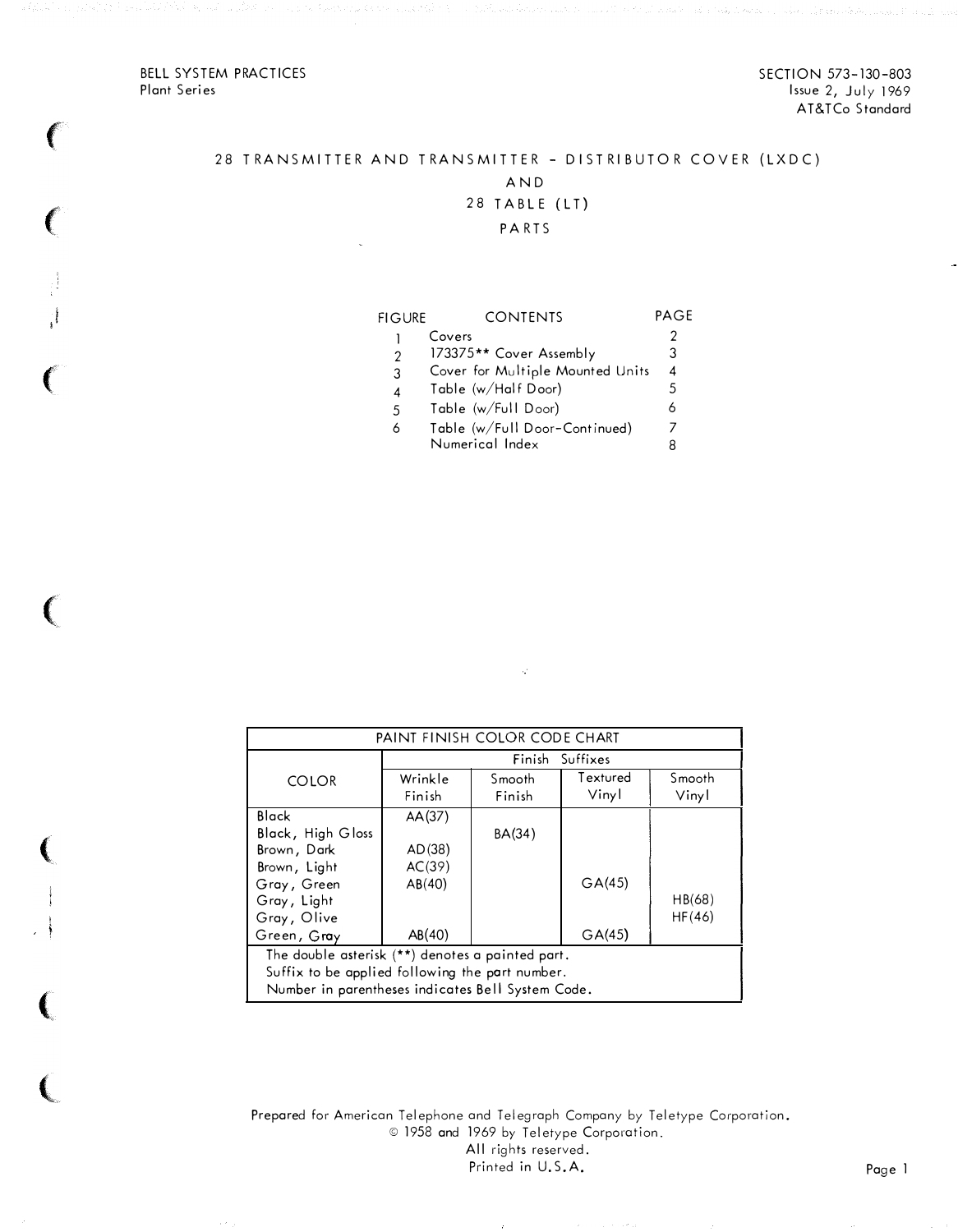

etar<br>S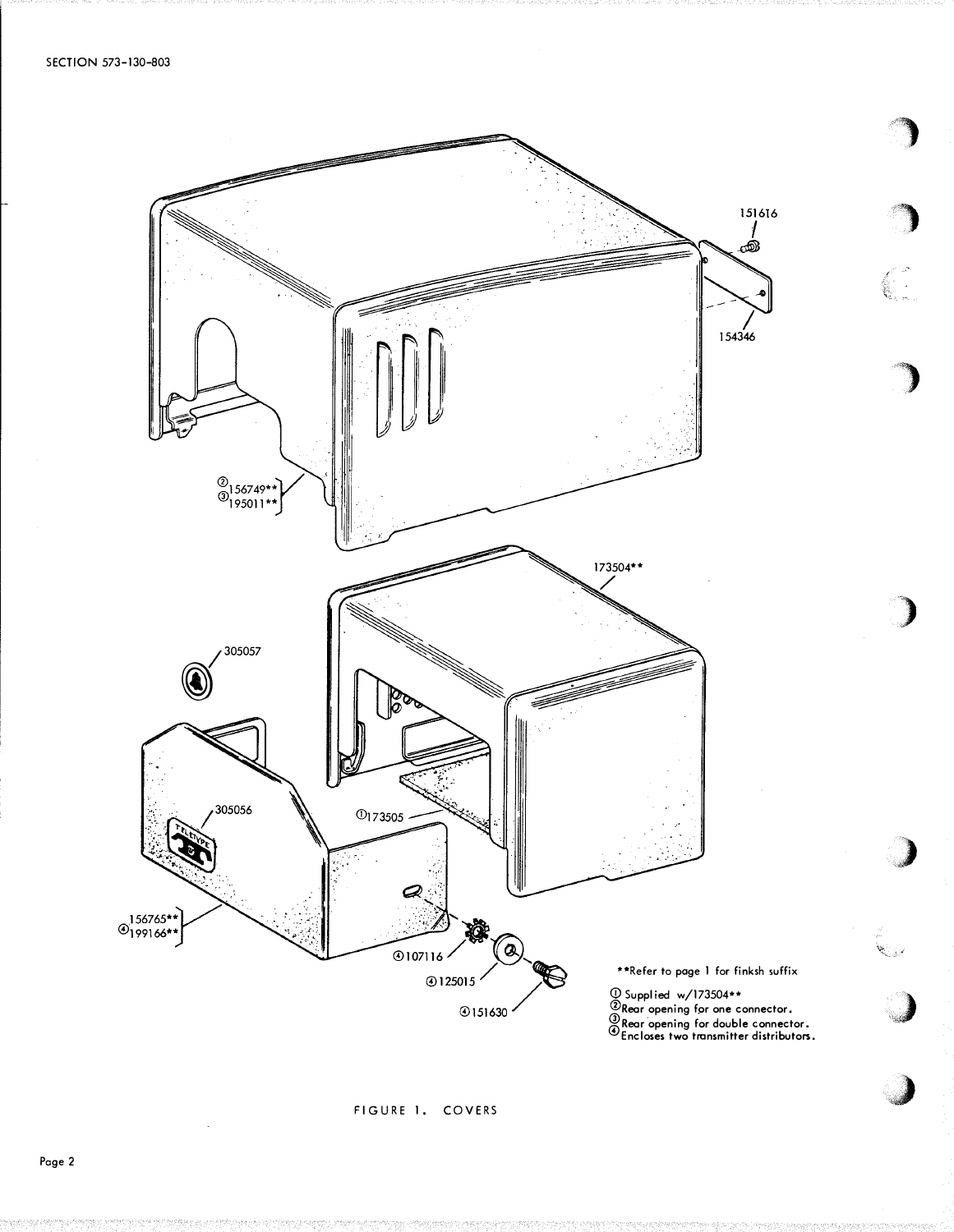

 $\big($ 

 $\big($ 

(

 $\big($ 

 $\overline{C}$ 

FIGURE 2. 173375\*\* COVER ASSEMBLY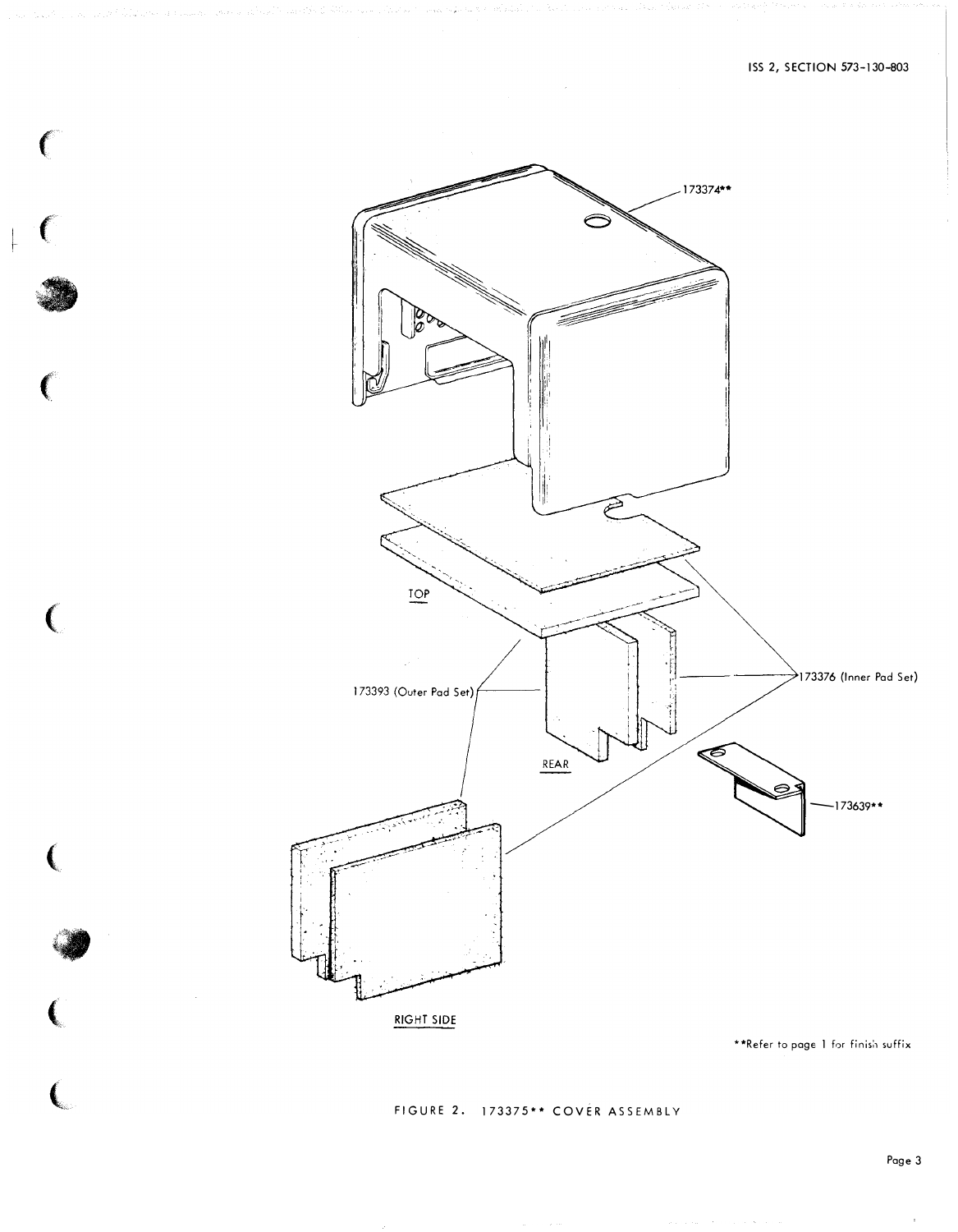

the Multiple Transmitter Distributor Bose. Sp ecification 5981 S

••• ••

#### FIGURE 3. COVER FOR MULTIPLE MOUNTED UNITS

Page 4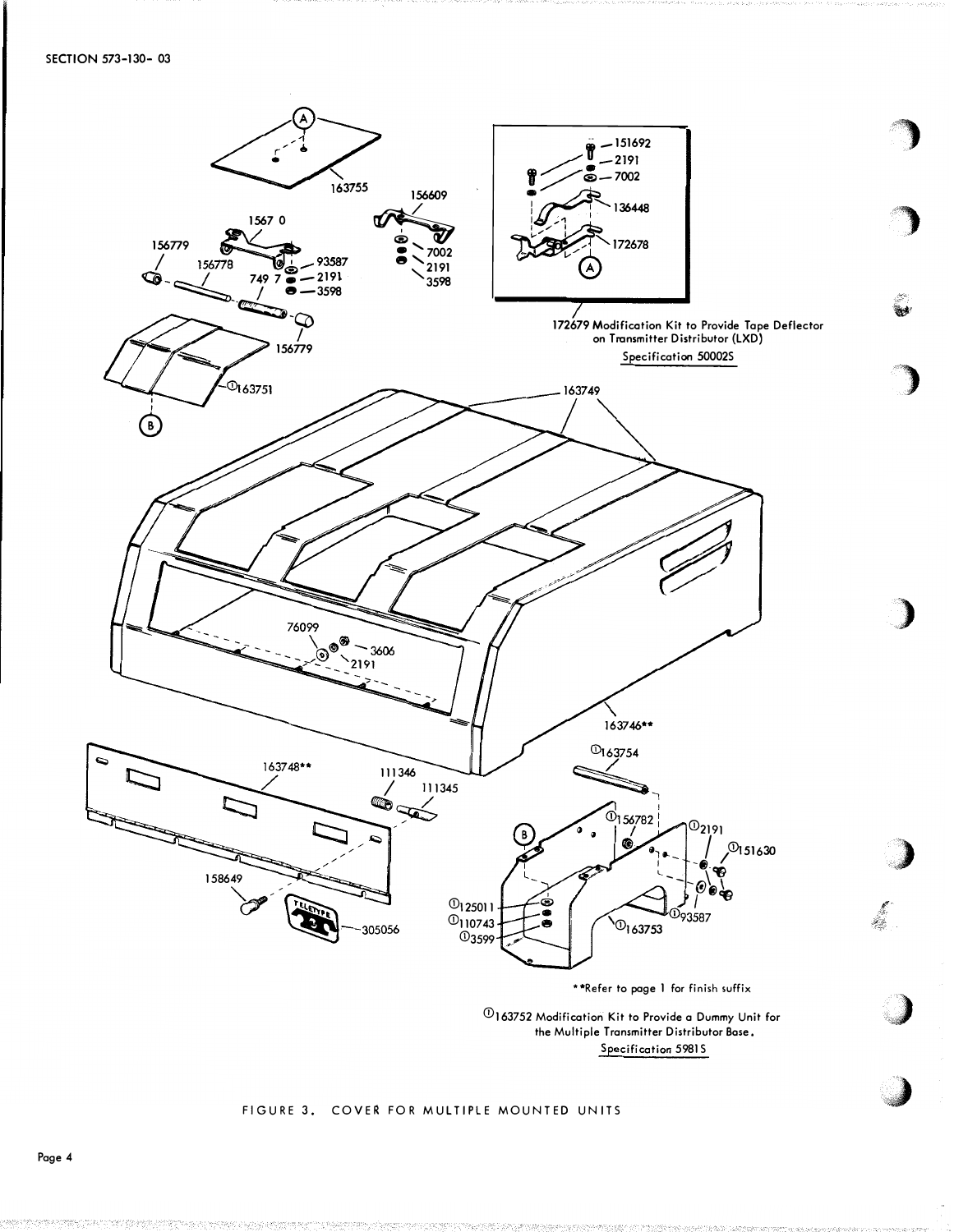

 $\epsilon$ 

 $\mathbf{C}$ 

 $\big($ 

 $\big($ 

\*\*Refer to page 1 for finish suffix

 $\mathcal{O}(1/\epsilon^2)$  , where  $\mathcal{O}(1/\epsilon^2)$ 

FIGURE 4. TABLE (w/Half Door)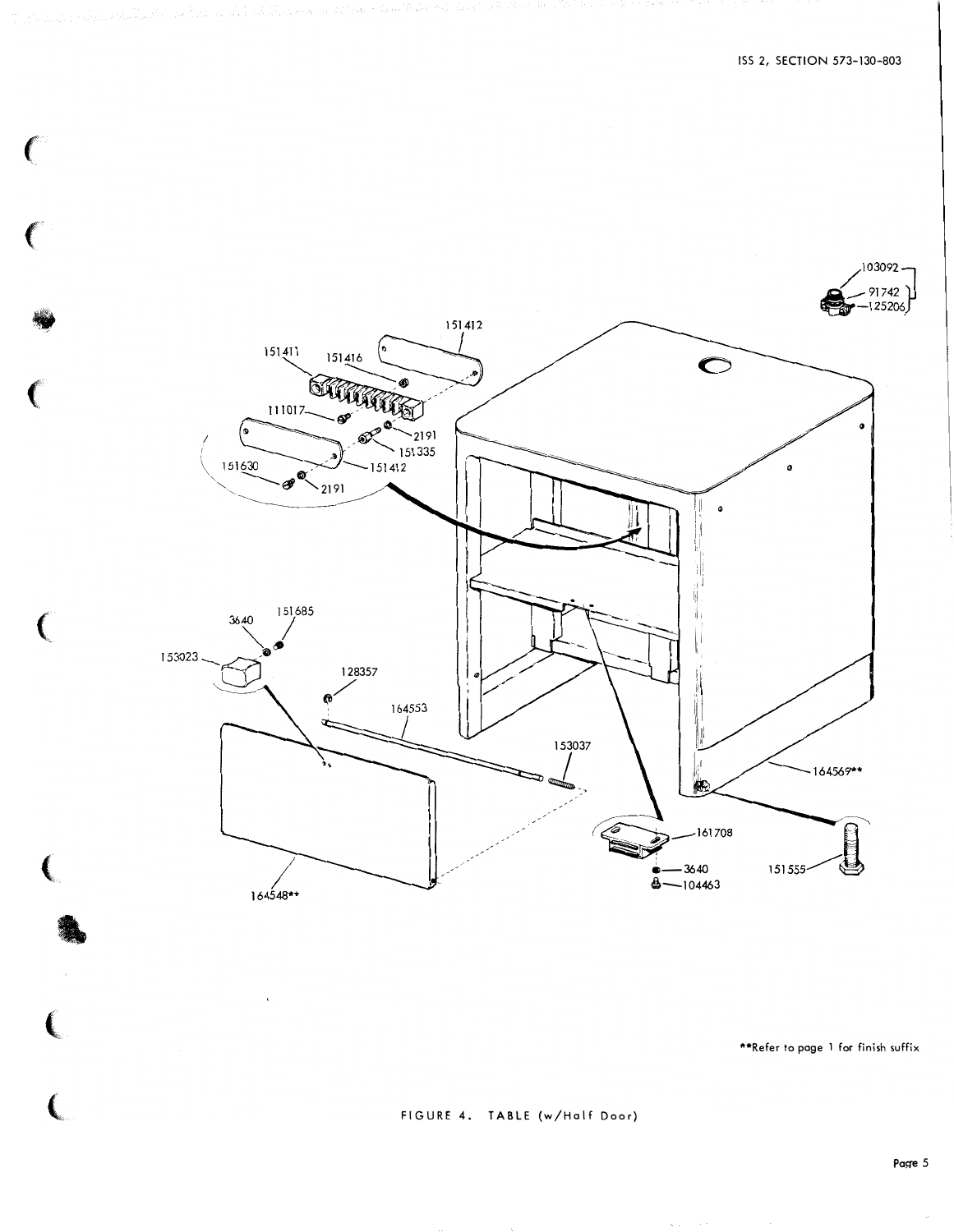

FIGURE 5. TABLE (w/Full Door)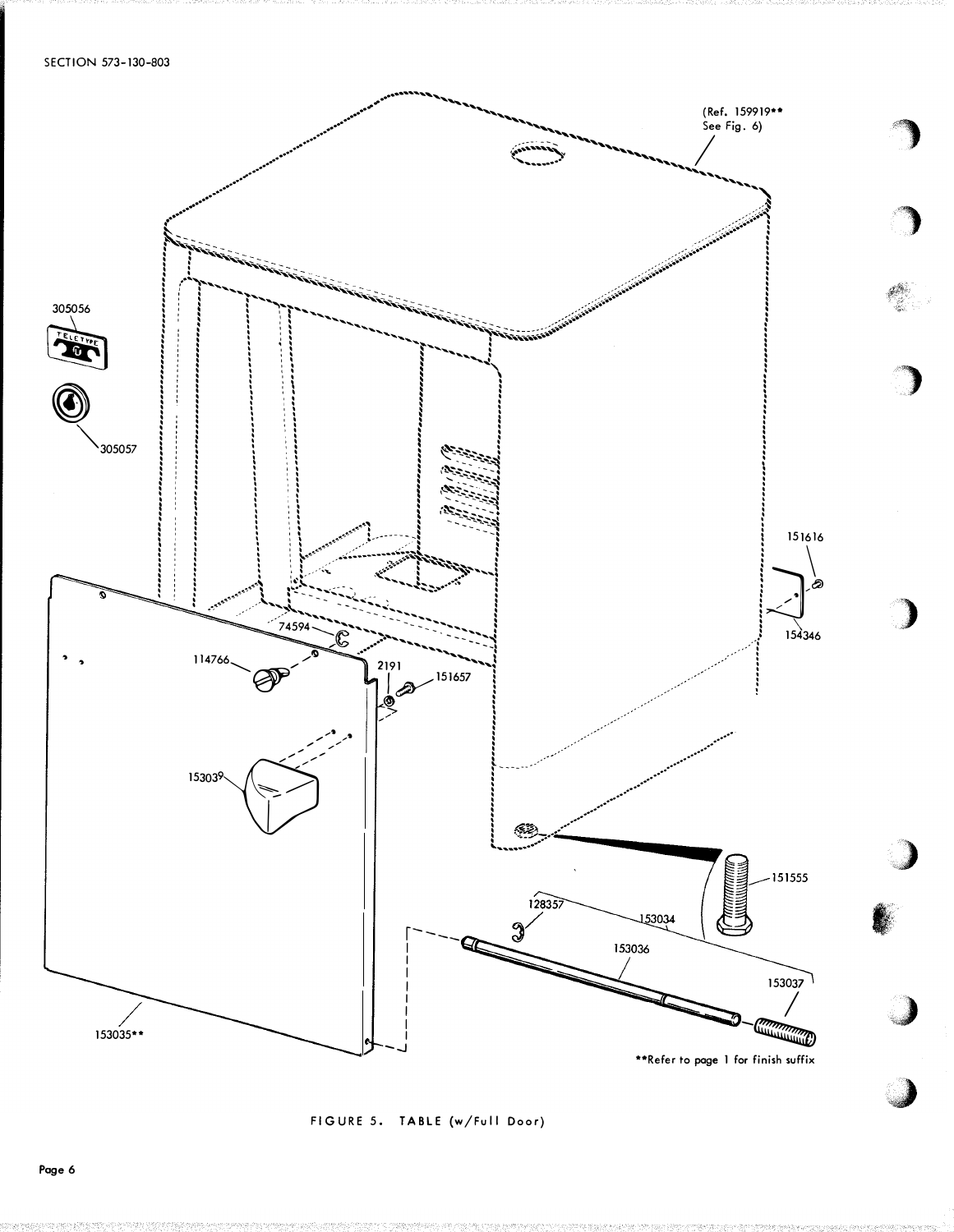

 $\epsilon$ 

 $\left($ 

 $\big($ 

 $\big($ 

(

(

 $\left($ 

j.

FIGURE 6. TABLE (w/Full Door - Continued)